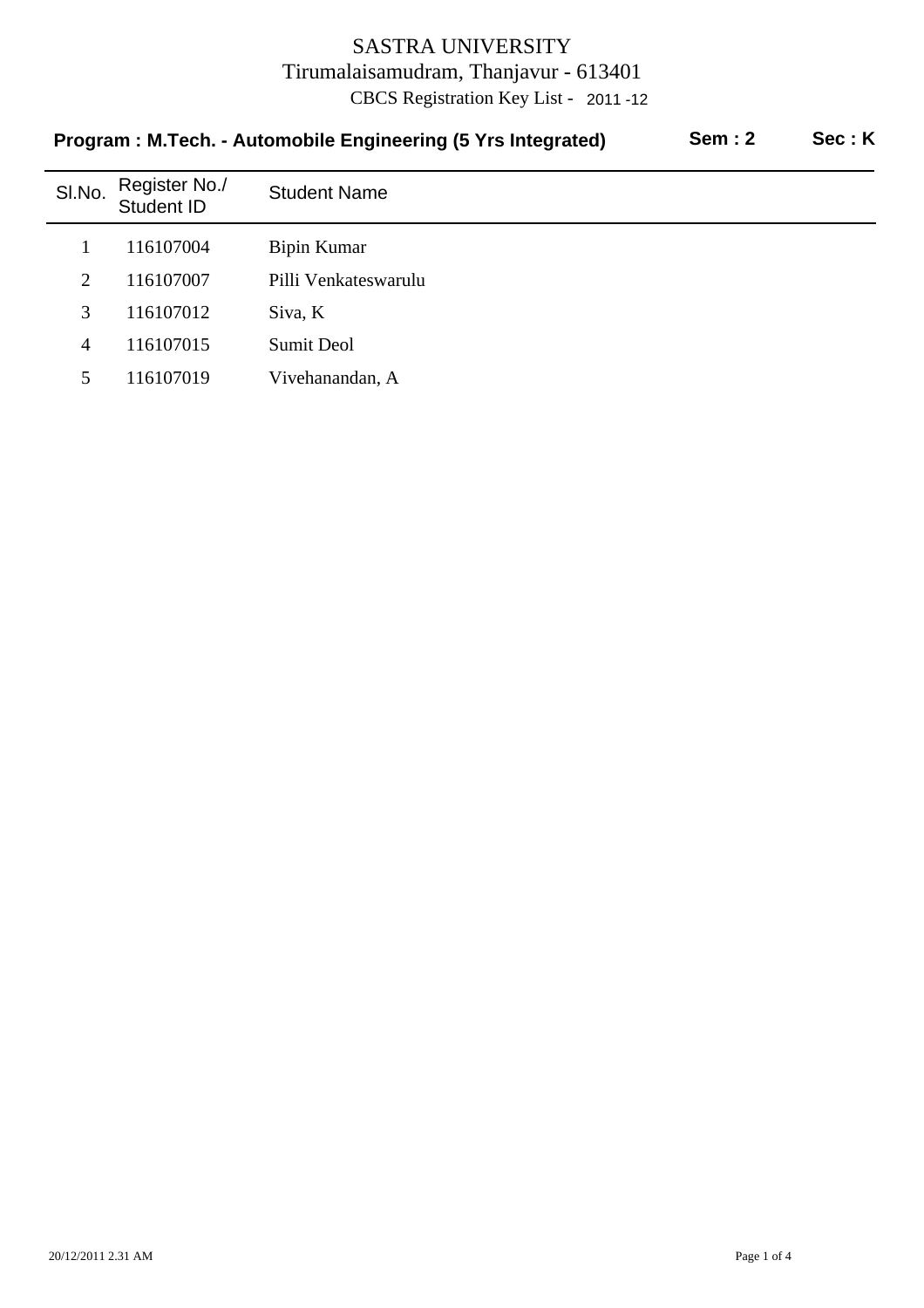| Program: M.Tech. - Automobile Engineering to TIS integrated)<br>5511.2<br>956 . L |                             |                           |  |  |
|-----------------------------------------------------------------------------------|-----------------------------|---------------------------|--|--|
| SI.No.                                                                            | Register No./<br>Student ID | <b>Student Name</b>       |  |  |
|                                                                                   | 116107001                   | Adithya, S                |  |  |
| 2                                                                                 | 116107002                   | Ariff Mohammed Tajdeen, A |  |  |
| 3                                                                                 | 116107014                   | Sudhakar, K               |  |  |
| $\overline{4}$                                                                    | 116107016                   | Sureshkumar, M            |  |  |
| 5                                                                                 | 116107018                   | Vaaghul, R                |  |  |
|                                                                                   |                             |                           |  |  |

# **Program : M.Tech. - Automobile Engineering (5 Vrs Integrated)** Sem : 2 Sec : L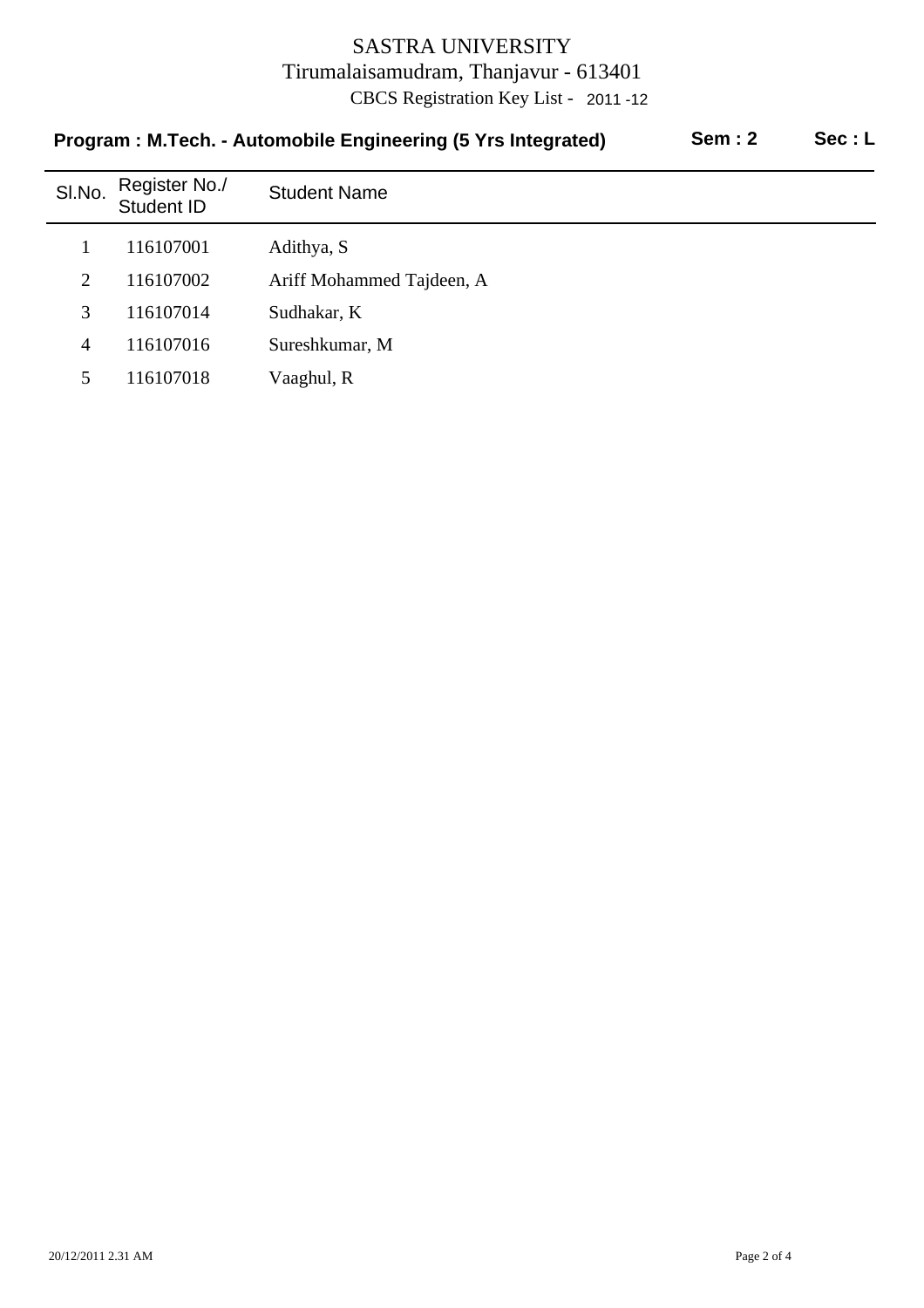| <b>Sem: 2</b><br>Program: M.Tech. - Automobile Engineering (5 Yrs Integrated) |                             |                         |  | Sec: M |
|-------------------------------------------------------------------------------|-----------------------------|-------------------------|--|--------|
| SI.No.                                                                        | Register No./<br>Student ID | <b>Student Name</b>     |  |        |
|                                                                               | 116107003                   | Aswin Dhandapani, A     |  |        |
| 2                                                                             | 116107010                   | Sai Vignesh, V          |  |        |
| 3                                                                             | 116107013                   | Sree Krishna, B         |  |        |
| 4                                                                             | 116107017                   | Tirumalasetti Viswateja |  |        |